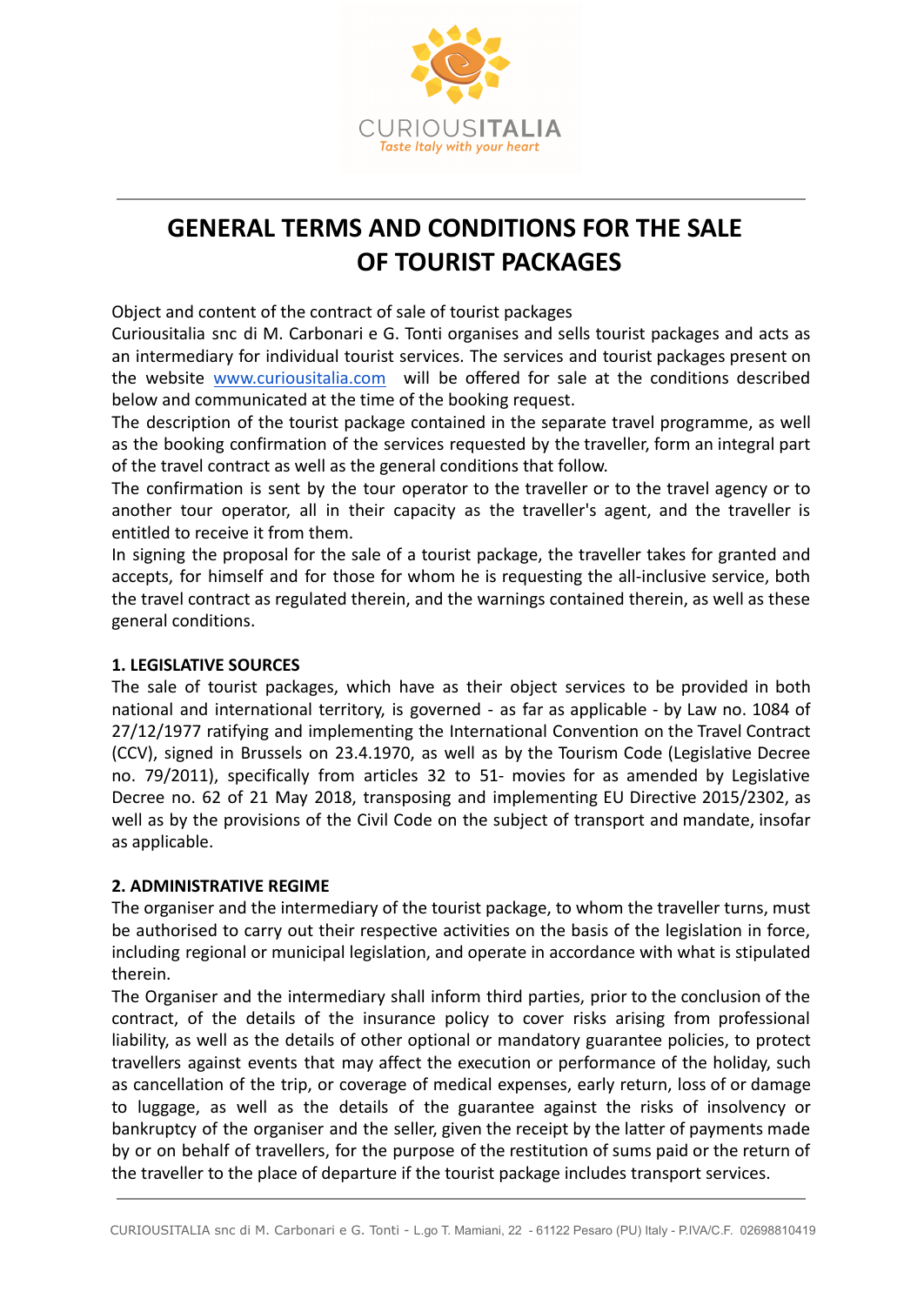

Pursuant to art. 18, paragraph VI of the Tourism Code, the use in the company name or business name of the words "travel agency", "tourism agency", "tour operator", "travel mediator" or other words and phrases, even in a foreign language, of a similar nature, is permitted exclusively to the qualified companies referred to in the first paragraph.

## **3. DEFINITIONS**

For the purposes of the tourist package contract the following definitions apply

(a) "professional": any public or private natural or legal person who, as part of his or her commercial, industrial, artisanal or professional activity in organised tourism contracts acts, including through another person acting in his or her name or on his or her behalf, as an organiser, seller, professional facilitator of related tourist services or tourist service provider, within the meaning of the regulations set out in the Tourism Code.

(b) 'organiser' means a trader who combines packages and sells or offers them for sale directly or through or jointly with another trader, or a trader who passes on data relating to the traveller to another trader

(c) 'seller' means a trader, other than an organiser, who sells or offers for sale packages combined by an organiser.

d) "traveller" means any person who intends to conclude a contract, or concludes a contract or is authorised to travel on the basis of a concluded contract, within the scope of the law on contracts in organised tourism.

(e) 'establishment' means an establishment as defined in Article 8(e) of Legislative Decree No 59 of 26 March 2010;

f) "durable medium" means any instrument which enables the traveller or the professional to store information addressed personally to him in a way accessible for future reference for a period of time adequate for the purposes of the information and which allows the identical reproduction of the information stored;

(g) 'unavoidable and extraordinary circumstances' means a situation beyond the control of the party invoking such a situation and the consequences of which could not have been avoided even if all reasonable measures had been taken;

(h) 'lack of conformity' means a failure to perform the tourist services included in a package.

(i) 'point of sale' means any place, whether movable or immovable, used for retail sale or retail website or similar online sales tool, including where retail websites or online sales tools are presented to travellers as a single medium, including telephone service

(l) 'return' means the return of the traveller to the place of departure or another place agreed upon by the parties.

#### **4. Notion of TOURIST PACKAGE and LINKED TOURIST SERVICE**

4.1 The combination of at least two different types of tourist services, such as: 1. the carriage of passengers; 2. accommodation that is not an integral part of the carriage of passengers and is not intended for residential purposes, or for long-term language courses; 3. the hire of cars, other vehicles or motorbikes and requiring a category A driving licence; 4. any other tourist service that does not constitute an integral part of one of the tourist services listed in points 1), 2) or 3), and is not a financial or insurance service, for the purposes of the same trip or holiday, if at least one of the following conditions is met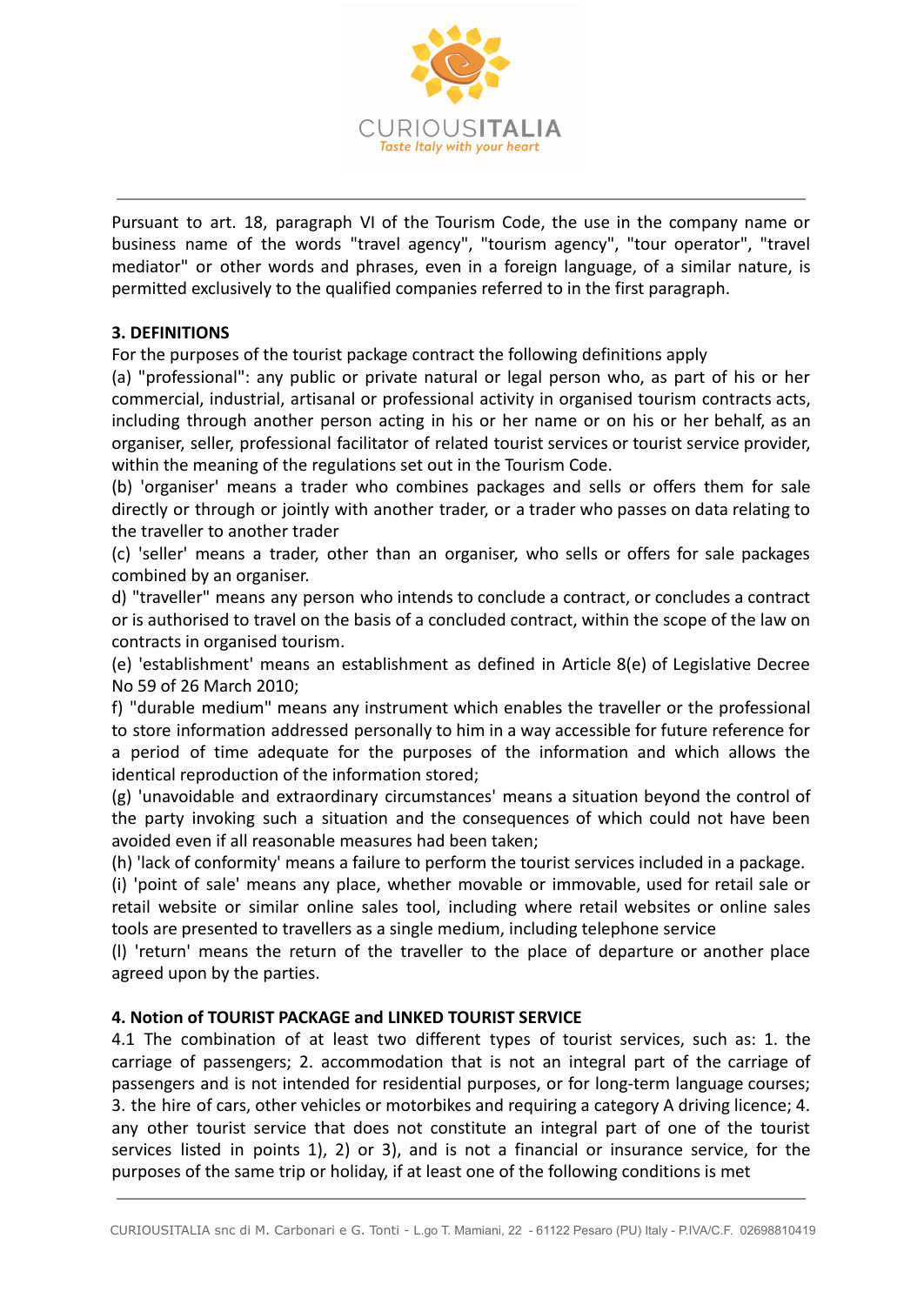

(1) those services are combined by a single professional, including at the request of the traveller or in accordance with his selection, before a single contract is concluded for all the services;

2) those services, even if concluded under separate contracts with individual suppliers, are:

2.1) purchased at a single point of sale and selected before the traveller consents to payment;

2.2) offered, sold or invoiced at a fixed or global price;

2.3) advertised or sold under the name "package" or similar denomination;

2.4) combined after the conclusion of a contract whereby the trader allows the traveller to choose from a selection of different types of tourist services or purchased from separate traders through a linked electronic booking process whereby the name of the traveller, the payment details and the e-mail address are transmitted by the trader with whom the first contract is concluded to one or more other traders and the contract with the latter trader(s) is concluded at the latest 24 hours after the confirmation of the booking of the first tourist service.

4.2. A 'tied tourist service' means at least two different types of tourist services purchased for the purposes of the same trip or holiday, not constituting a package, and involving the conclusion of separate contracts with individual suppliers of tourist services, if a trader facilitates, alternatively: (1) at the time of a single visit or a single contact with his sales outlet, the separate selection of, and separate payment for, each tourist service by travellers; (2) the targeted purchase of at least one additional tourist service from another trader when that purchase is concluded within 24 hours after the confirmation of the booking of the first tourist service

#### **5. CONTENT OF THE CONTRACT - PURCHASE PROPOSAL AND DOCUMENTS TO BE SUPPLIED**

5.1. Requests for estimates and reservations may be made by e-mail at [info@curiousitalia.com,](mailto:info@curiousitalia.com) [michela@curiousitalia.com,](mailto:michela@curiousitalia.com) giulia@curiousitalia.com. The travel contract will be considered concluded when Curiousitalia sends confirmation of the booking by email.

5.2. At the time of concluding the contract for the sale of a tourist package or, in any case, as soon as possible, the organiser or seller will provide the traveller with a copy or confirmation of the contract on a durable medium, such as an email confirming the services booked.

5.3. The traveller is entitled to a hard copy if the contract of sale of a tourist package has been concluded in the simultaneous physical presence of the parties.

5.4. With regard to contracts negotiated away from business premises, as defined in article 45, paragraph 1, letter h) of Legislative Decree no. 206 of 6 September 2005, a copy or confirmation of the tourist package sales contract is provided to the traveller on paper or, if the traveller agrees, on another durable medium.

5.5. The contract constitutes an entitlement to access the guarantee fund mentioned in article 21 below.

#### **6. INFORMATION FOR THE TRAVELLER - DATA SHEET**

**6.1.** Before the start of the journey the organiser and the seller inform the traveller of the following information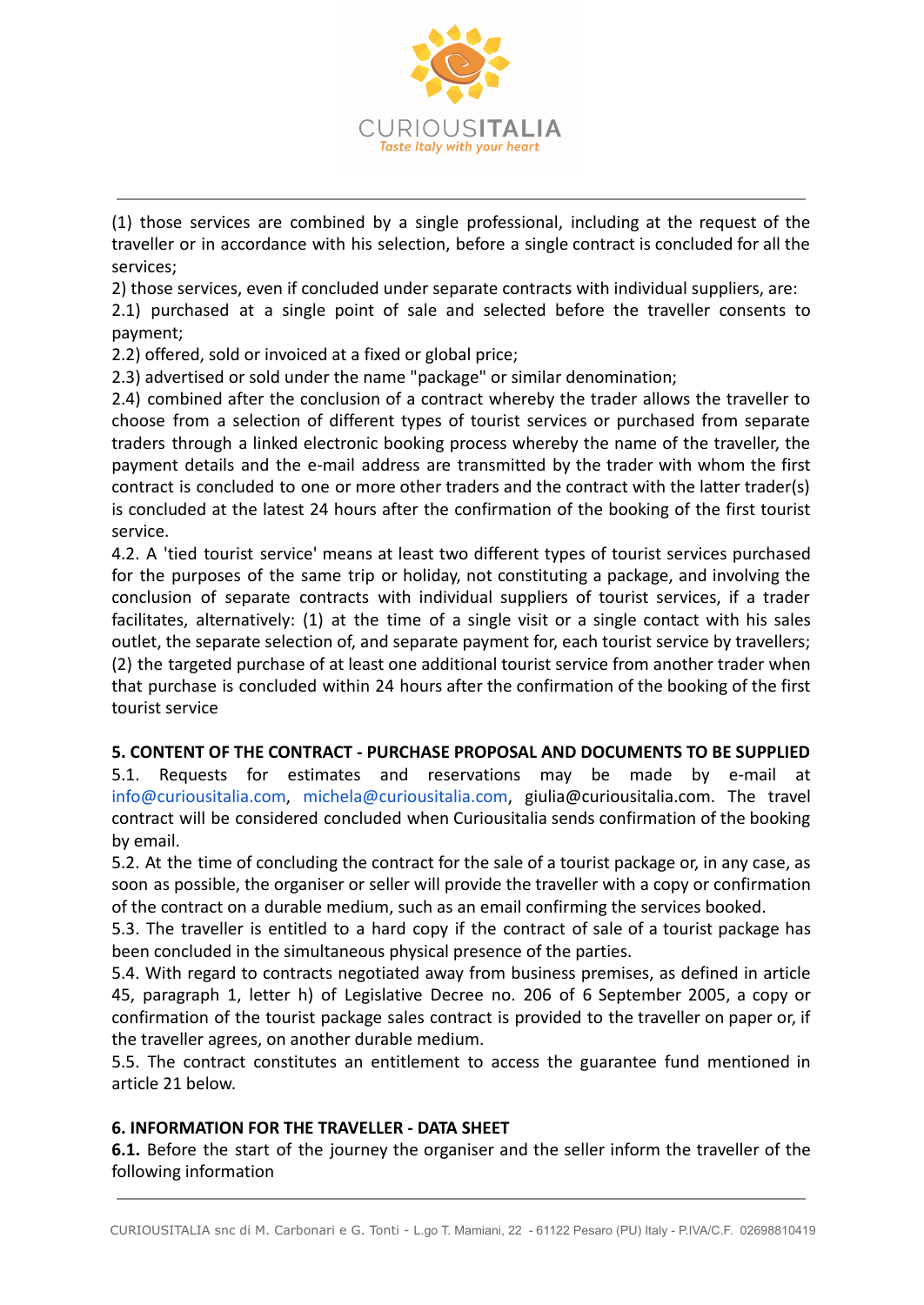

(a) timetables, intermediate stopping places and connections. If the exact time is not yet fixed, the organiser and, where appropriate, the retailer, inform the traveller of the approximate time of departure and return;

b) information on the identity of the operating air carrier, if not known at the time of reservation, in accordance with Art. 11 EC Reg. 2111/05 (Art. 11, paragraph 2 EC Reg. 2111/05: "If the identity of the operating air carrier or carriers is not yet known at the time of reservation, the air carriage contractor shall ensure that the passenger is informed of the name of the air carrier or carriers which will operate as operating air carrier or carriers for the flight or flights concerned. In such a case, the air carriage contractor shall ensure that the passenger is informed of the identity of the operating air carrier or carriers as soon as their identity has been established and their possible ban on operation in the European Union").

(c) location, main characteristics and, where applicable, the tourist category of the accommodation in accordance with the regulations of the country of destination;

(d) meals provided included or not

(e) visits, excursions or other services included in the total agreed price of the package;

(f) the tourist services provided to the traveller as a member of a group and, if so, the approximate size of the group

(g) the language in which the services are provided;

(h) whether the trip or holiday is suitable for persons with reduced mobility and, at the request of the traveller, precise information on the suitability of the trip or holiday taking into account the needs of the traveller. Particular requests on the modalities of supply and/or execution of certain services that are part of the tour package, including the need for assistance at the airport for persons with reduced mobility, the request for special meals on board or at the place of stay, must be made at the time of the booking request and be the subject of a specific agreement between the traveller and the Organiser, if necessary also through the travel agent of the traveller.

i) the total price of the package including taxes and all duties, taxes and other additional costs, including any administrative and handling costs, or, where these are not reasonably calculable prior to the conclusion of the contract, an indication of the type of additional costs that the traveller may still incur

(j) the method of payment, including the amount or percentage of the price to be paid as an advance payment, if any, and the timetable for payment of the balance, or the financial guarantees to be paid or provided by the traveller

k) the minimum number of persons required for the package and the time limit referred to in Article 41 (5) (a) before the beginning of the package for the possible termination of the contract in the event of failure to reach that number

l) general information on passport and/or visa requirements, including approximate times for obtaining visas, and health formalities of the country of destination;

m) information on the traveller's right to withdraw from the contract at any time before the start of the package upon payment of appropriate withdrawal fees, or, if provided for, the standard withdrawal fees required by the organiser pursuant to Article 41, paragraph 1 of Legislative Decree 62/2018 and specified in paragraph 3 below;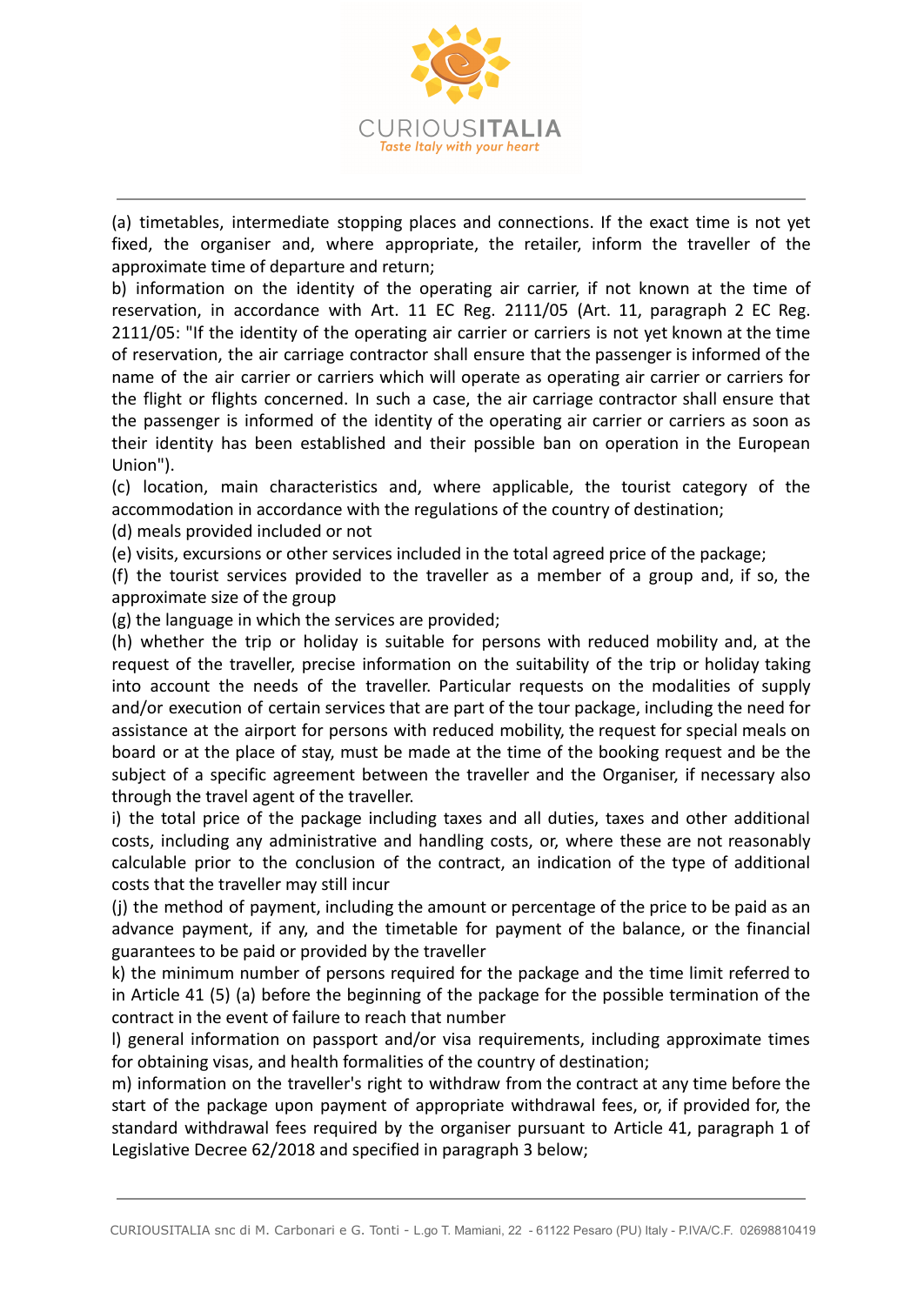

(n) information on the optional or compulsory subscription of insurance covering the costs of unilateral withdrawal from the contract by the traveller or the costs of assistance, including repatriation, in the event of accident, illness or death

(o) the details of the cover referred to in Article 47(1), (2) and (3) of Legislative Decree 62/2018.

**6.2.** The organiser prepares in the catalogue or in the programme outside the catalogue also in electronic format or by telematic means - a technical sheet. This contains technical information relating to the legal obligations to which the Tour Operator is subject, such as, by way of example

- the details of the organiser's administrative authorisation or S.C.I.A;

- the details of the guarantees for travellers pursuant to art. 47 of the Tourism Code; and

- the details of the civil liability insurance policy;

- the period of validity of the catalogue or programme outside the catalogue;

- the parameters indicating the euro/dollar ratios adopted and the setting of the price of jet aviation fuel, both of which are used to determine the price of the package and to make any necessary adjustments to the price of the trip (Art. 39 of the Tourist Code)

## **7. PAYMENTS**

7.1. Upon signing the proposal for the purchase of the tourist package, the following must be paid:

a) the registration or practice management fee (see Article 8), if requested;

b) down payment on the price of the tourist package published in the catalogue or in the quotation of the package provided by the Organiser. The balance must be paid within 30 days of the date of departure. A copy of the payment must be sent by e-mail to the Tour Operator.

7.2. For bookings made after the date indicated as the deadline for making the balance, the full amount must be paid when the purchase proposal is signed.

7.3. Failure on the part of the Organiser to receive the sums indicated above, by the established dates, as well as failure to remit to the Tour Operator the sums paid by the Traveller to the seller, will result in the automatic termination of the contract to be communicated by simple written communication, by fax or email, at the intermediary Agency, or at the domicile, including electronic, where communicated, of the traveller and without prejudice to any guarantee actions pursuant to Article 47 of Legislative Decree 62/2018 that may be exercised by the traveller against the seller. Payment is therefore understood to have been made when the sums are collected by the organiser. It is therefore the responsibility of the traveller to check that the seller chosen to purchase the tourist package meets the legal requirements.

#### **8. PRICE OF THE TOURIST PACKAGE**

**8.1.** The price of the tourist package is determined in the contract, with reference to what is indicated in the catalogue or programme not included in the catalogue and any subsequent updates of the same catalogues or programmes not included in the catalogue, or on the Operator's website.

It may be varied, either upwards or downwards, only as a result of changes in: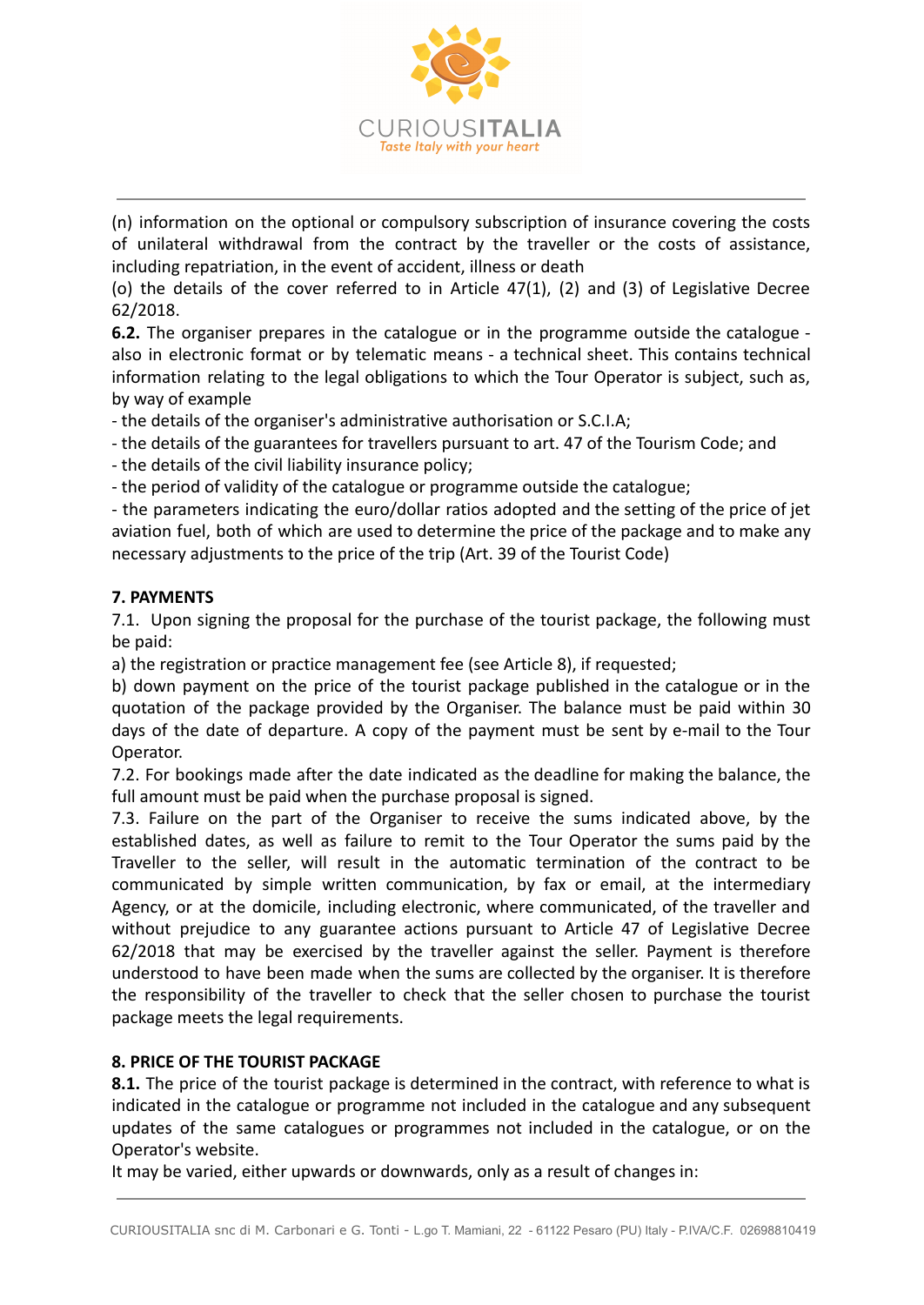

- transport costs, including fuel costs;
- fees and taxes relating to air transport, landing, disembarkation or embarkation fees at ports and airports;
- Fees on entrance ticket about museums, monuments, concerts and events.

exchange rates applied to the package in question.

**8.2.** For such variations, reference will be made to the exchange rate and to the prices in force up to - at most - 21 days before departure, with respect to those indicated in the catalogue data sheet, or indicated in any updates to the data sheet, published on the websites.

In any case, the price may not be increased in the 20 days prior to departure and the revision may not exceed 8% of the original price,

In the event of a decrease in price, the organiser is entitled to deduct the administrative and management costs of the actual paperwork from the refund due to the traveller, of which he is obliged to provide proof at the request of the traveller.

The price consists of

(a) registration fee or practice management fee;

b) participation fee: expressed in the catalogue or in the quotation of the package provided to the intermediary or the traveller;

c) cost of any insurance policies against the risks of cancellation and/or medical expenses or other services requested;

d) cost of any visas and entry and exit taxes from the countries of the holiday destination.

e) airport and/or port charges and taxes.

f) eventual administrative expenses for revision/changes in the file.

#### **9. MODIFICATION OR CANCELLATION OF THE TOURIST PACKAGE BEFORE DEPARTURE**

9.1. The Tour Operator reserves the right to unilaterally change the conditions of the contract, other than the price, if the change is of minor importance. The communication is made clearly and precisely through a durable medium, such as e-mail.

9.2. If, before departure, the organiser needs to significantly modify one or more of the main characteristics of the tourist services referred to in Art. 34 paragraph 1 letter a) or cannot satisfy the specific requests made by the traveller and already accepted by the organiser, or proposes to increase the price of the package by more than 8%, the traveller may accept the proposed change or withdraw from the contract without paying withdrawal costs.

9.3. If the traveller does not accept the proposed change referred to in the previous paragraph, exercising the right of withdrawal, the organiser may offer the traveller a replacement package of equivalent or superior quality.

9.4. The organiser will inform the traveller by e-mail, without undue delay, in a clear and precise manner of the proposed changes referred to in point 2 and of their effect on the price of the package according to point 6.

9.5. The traveller communicates his choice to the organiser or the intermediary within two working days from the moment he has received the notice mentioned in point 1. In the absence of communication within the above mentioned time limit, the proposal made by the organiser is considered accepted.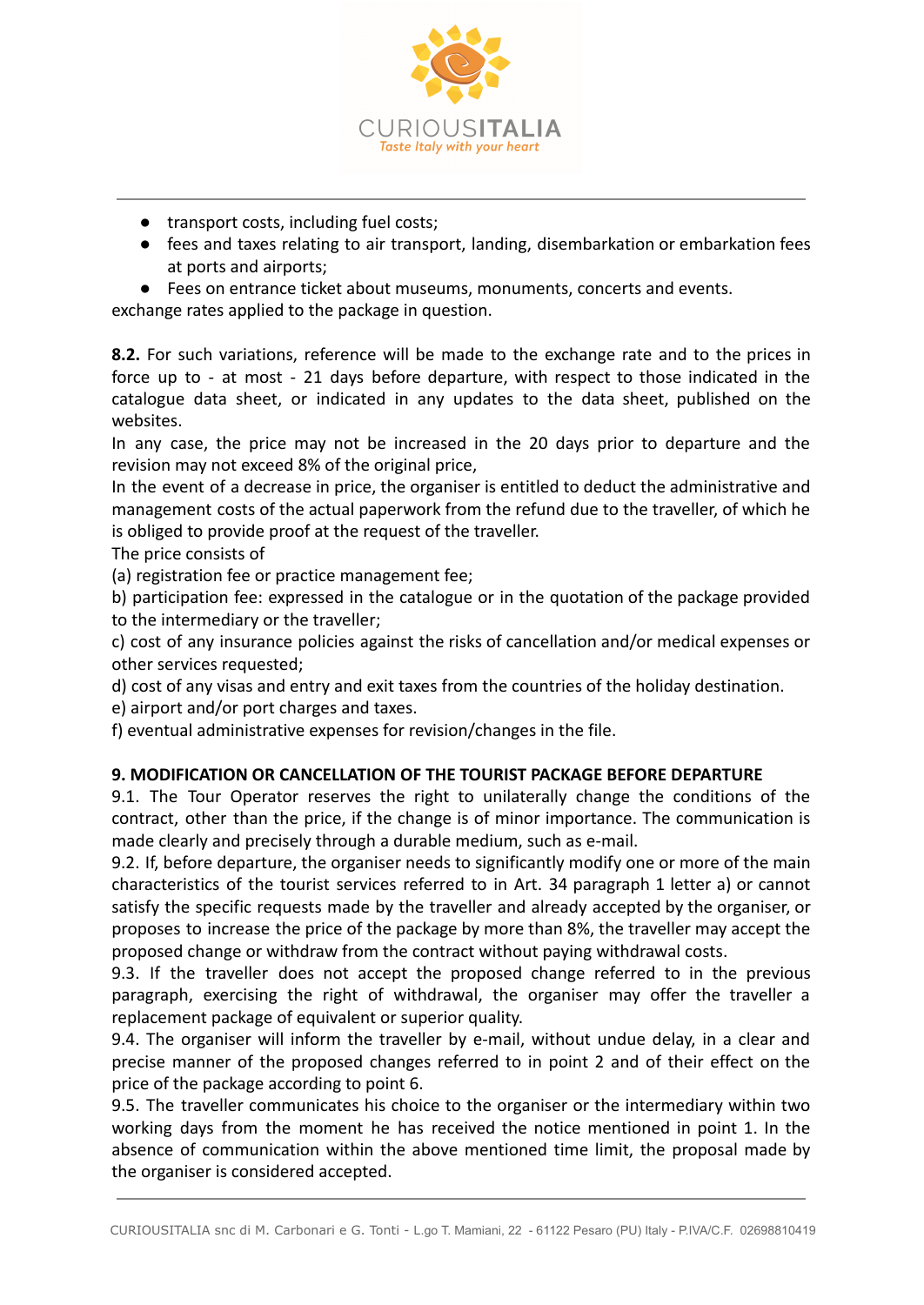

9.6. If the changes to the contract of sale of the tourist package or the replacement package referred to in point 2 result in a package of a lower quality or cost, the traveller has the right to an appropriate reduction in price.

9.7. In the event of withdrawal from the contract of sale of a package tour in accordance with point 2, and if the traveller does not accept a replacement package, the organiser shall reimburse, without undue delay and in any case within 14 days of withdrawal from the contract, all payments made by or on behalf of the traveller and shall be entitled to compensation for non-performance of the contract, except in the following cases

a. There is no compensation for the cancellation of the tourist package when the cancellation of the same depends on the failure to reach the minimum number of participants that may have been requested;

b. There is no compensation for the cancellation of the tour package when the organiser proves that the lack of conformity is due to force majeure and unforeseeable circumstances.

c. There is also no compensation deriving from the cancellation of the tourist package when the organiser proves that the lack of conformity is attributable to the traveller or to a third party not involved in the supply of tourist services included in the tourist package contract and is unforeseeable or unavoidable.

9.8 For cancellations other than those referred to in point 7 letters a), b) and c), the organiser who cancels will refund the traveller a sum equal to double the amount paid by the latter and effectively received by the organiser through the travel agent.

9.9. The sum to be refunded will never be more than double the amounts for which the traveller would be liable at the same time, according to art. 10, point 3 of these conditions, if he were to cancel under the principle of advance payment of damages by application of standard cancellation charges.

# **10. WITHDRAWAL BY THE TRAVELLER**

10.1. The Traveller may also withdraw from the contract without paying any penalty in the following cases

a):

- increase in the price by more than 8%;
- significant modification of one or more elements of the contract objectively configurable as fundamental for the fruition of the tourist package considered as a whole and proposed by the organiser after the conclusion of the contract itself but before the departure and not accepted by the traveller;
- cannot satisfy specific requests formulated by the traveller and already accepted by the organiser.

In the above cases, the traveller may

- accept the alternative proposal where formulated by the organiser;
- request the refund of the sums already paid. This restitution must be made within the legal deadline indicated in the previous article.

b) In the case of unavoidable and extraordinary circumstances occurring at the place of destination or in its immediate vicinity and which have a substantial effect on the execution of the package or on the carriage of passengers to the destination, the traveller has the right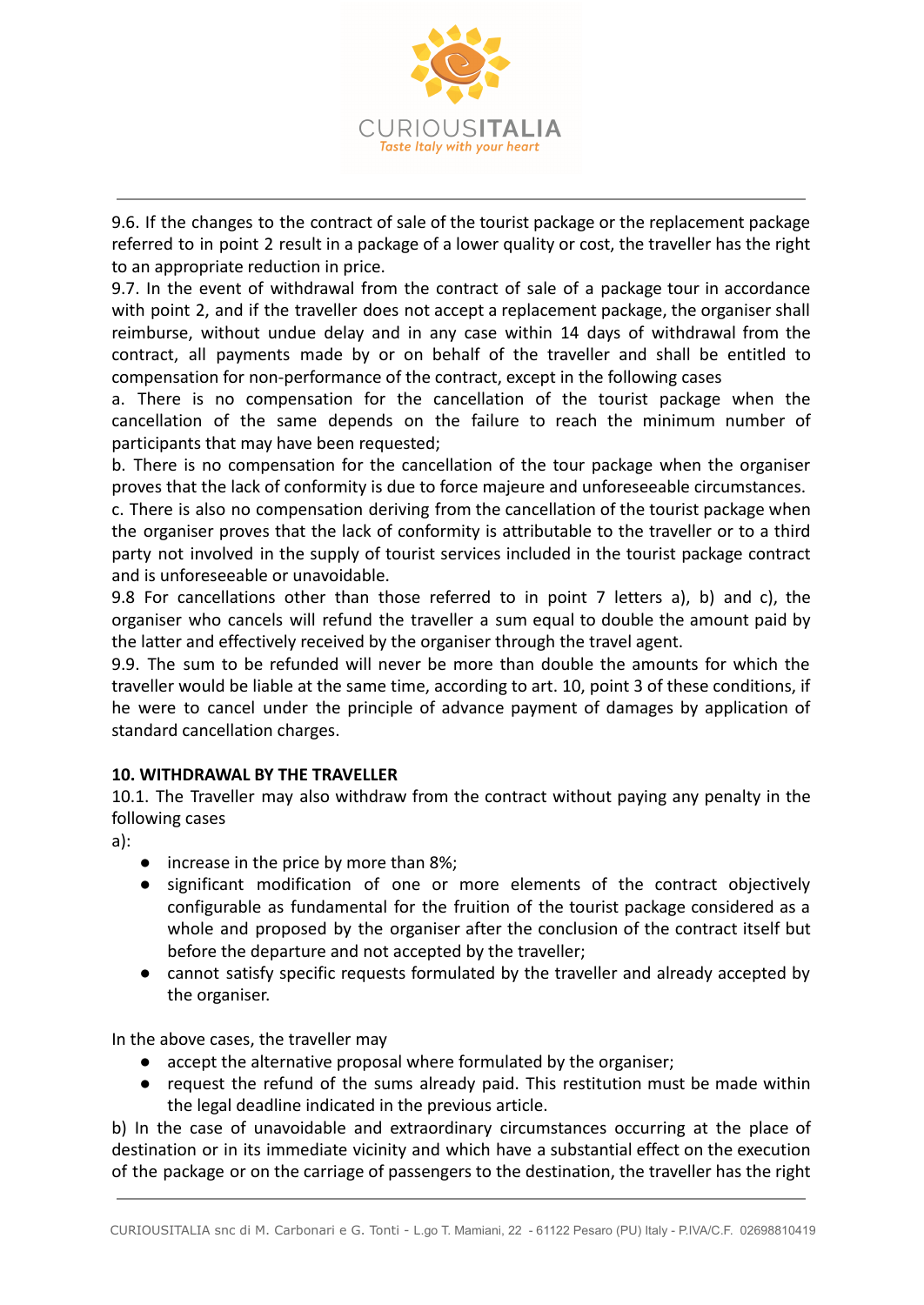

to withdraw from the contract, before the beginning of the package, without paying withdrawal fees, and to a full refund of the payments made for the package, but has no right to additional compensation.

**10.2.** Apart from the hypotheses listed in the first paragraph, the traveller who withdraws from the contract before departure for any reason, including unforeseen and unexpected ones, or those provided for in art. 9, paragraph 2, will be charged - independently of the payment of the deposit as per art.7 paragraph 1 - the individual cost of practical management and any insurance coverage already required at the time of conclusion of the contract or for other services already rendered, the penalty to the extent indicated below, unless more restrictive conditions - related to high season or full occupancy of facilities which will be communicated to the traveller during the quotation phase and therefore before the conclusion of the contract:

#### a) **Package tours with flights included:**

30% of the participation fee up to 90 working days prior to departure; 75% of the participation fee from 89 to 60 working days prior to departure; 100% of the participation fee after this period.

#### b) **Package tours with bus service (no flight):**

30% of the participation fee up to 90 working days prior to departure; 50% of the participation fee from 89 to 60 working days prior to departure; 80% of the participation fee from 59 to 30 working days prior to departure; 100% of the participation fee after this period.

#### c) **Tourist services only stay:**

30% of the participation fee up to 90 working days before departure; 80% of the participation fee from 89 to 60 working days before departure; 50% of the participation fee from 59 to 30 working days before departure; 100% of the participation fee after this period.

The fact that the impossibility of using the holiday cannot be attributed to the traveller does not legitimise withdrawal without penalty, which is provided for by law only in the case of objective circumstances that can be found at the destination of the holiday as per paragraph 2 or for the hypotheses as per paragraph 1, since there is the possibility of insuring oneself against the economic risk connected with the cancellation of the contract, by taking out an appropriate insurance policy, where this is not provided for in a compulsory form by the organiser.

10.3. In the case of pre-established groups, the penalties for cancellation will be the subject of a specific agreement each time the contract is signed.

10.4. From the indication of the penalty percentage indicated above, journeys that include the use of scheduled flights with special fares are excluded. In these cases the conditions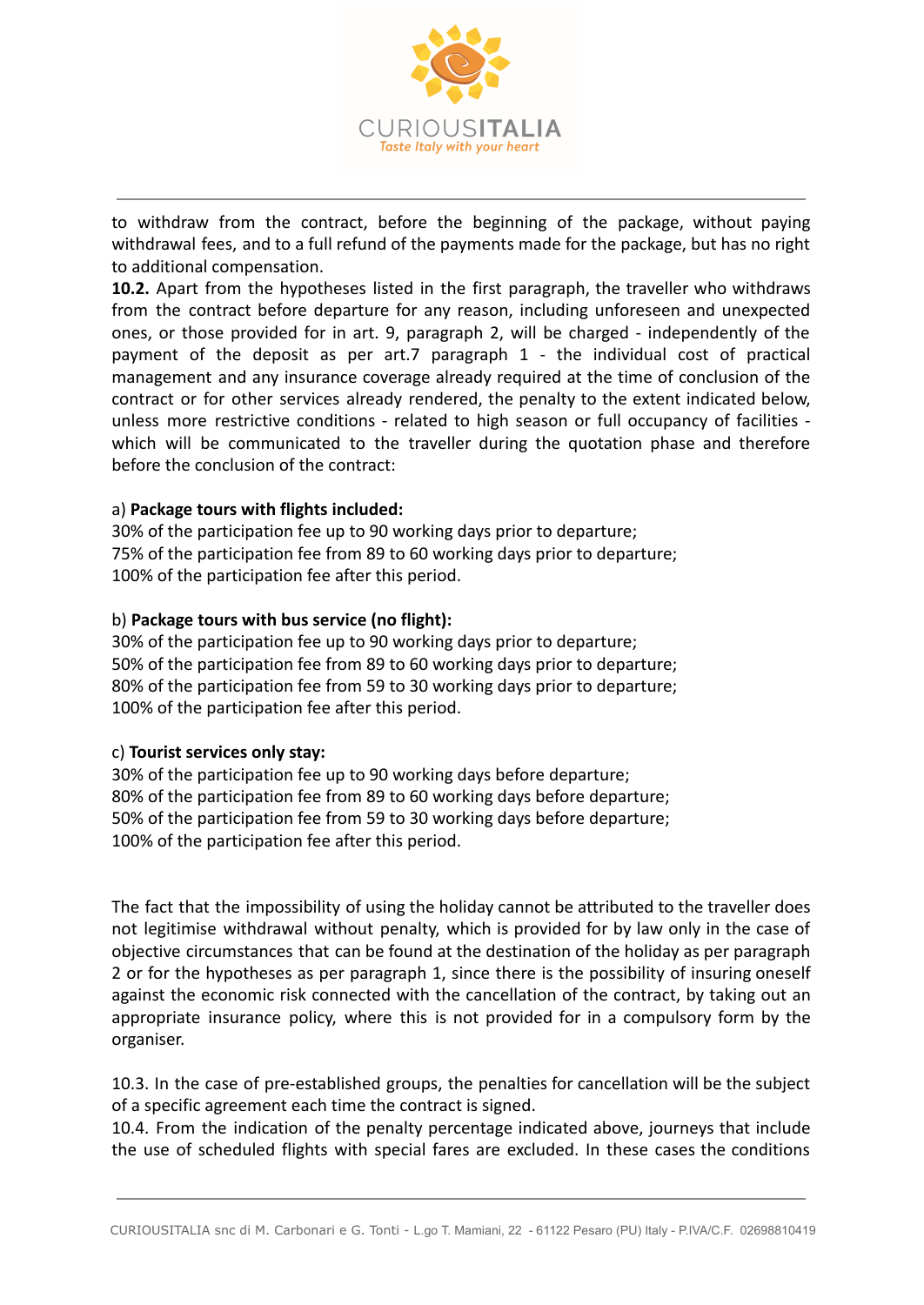

relating to cancellation penalties are deregulated and much more restrictive and are indicated in advance when quoting the travel package.

10.5. The organiser may withdraw from the tourist package contract and offer the traveller a full refund of the payments made for the package, but is not obliged to pay additional compensation if: the number of persons enrolled in the package is less than the minimum number foreseen in the contract and the organiser communicates the withdrawal from the contract to the traveller within the term fixed in the contract and in any case no later than twenty days before the beginning of the package in the case of trips lasting more than six days, seven days before the beginning of the package in the case of trips lasting between two and six days, forty-eight hours before the beginning of the package in the case of trips lasting less than two days;

● the organiser is unable to perform the contract due to unavoidable and extraordinary circumstances and communicates the withdrawal from the contract to the traveller without unjustified delay before the beginning of the package.

10.6 The organiser shall proceed with all refunds prescribed in accordance with the previous points without undue delay and in any case within 14 days of the withdrawal. In the aforementioned cases, the cancellation of functionally connected contracts stipulated with third parties is determined.

10.7. In the case of contracts negotiated away from business premises, the traveller has the right to withdraw from the tourist package contract within a period of five days from the date of the conclusion of the contract or from the date on which he/she receives the contractual conditions and preliminary information if later, without penalty and without giving any reason. In the case of offers with significantly lower rates than competing offers, the right of withdrawal is excluded. In the latter case, the organiser shall document the change in price, adequately highlighting the exclusion of the right of withdrawal.

Deregulation of the general travel conditions (per person)

a) In the event of cancellation of the entire travel package and/or only the ticket for the scheduled flight with special fare, the penalty in accordance with the carrier's fare rule will be applied for the part relating to the flight; the penalties, as indicated above, for the stay will apply instead.

b) Penalties relating to other services that make up the tourist package - such as, for example: guided tours, excursions, exhibitions, theatrical and sporting events, concerts, cruises, etc. - will be communicated at the time of cancellation according to the penalties applied by the suppliers of said services.

# **11. LIABILITY OF THE ORGANISER FOR INCORRECT EXECUTION AND IMPOSSIBILITY DURING EXECUTION - OBLIGATIONS OF THE TRAVELLER - TIMELINESS OF THE COMPLAINT**

11.1. The organiser is responsible for the execution of the tourist services foreseen in the contract of sale of a tourist package, regardless of whether such services are to be provided by the organiser himself, by his auxiliaries or supervisors when acting in the exercise of their functions, by third parties whose work he uses or by other suppliers of tourist services pursuant to article 1228 of the Civil Code.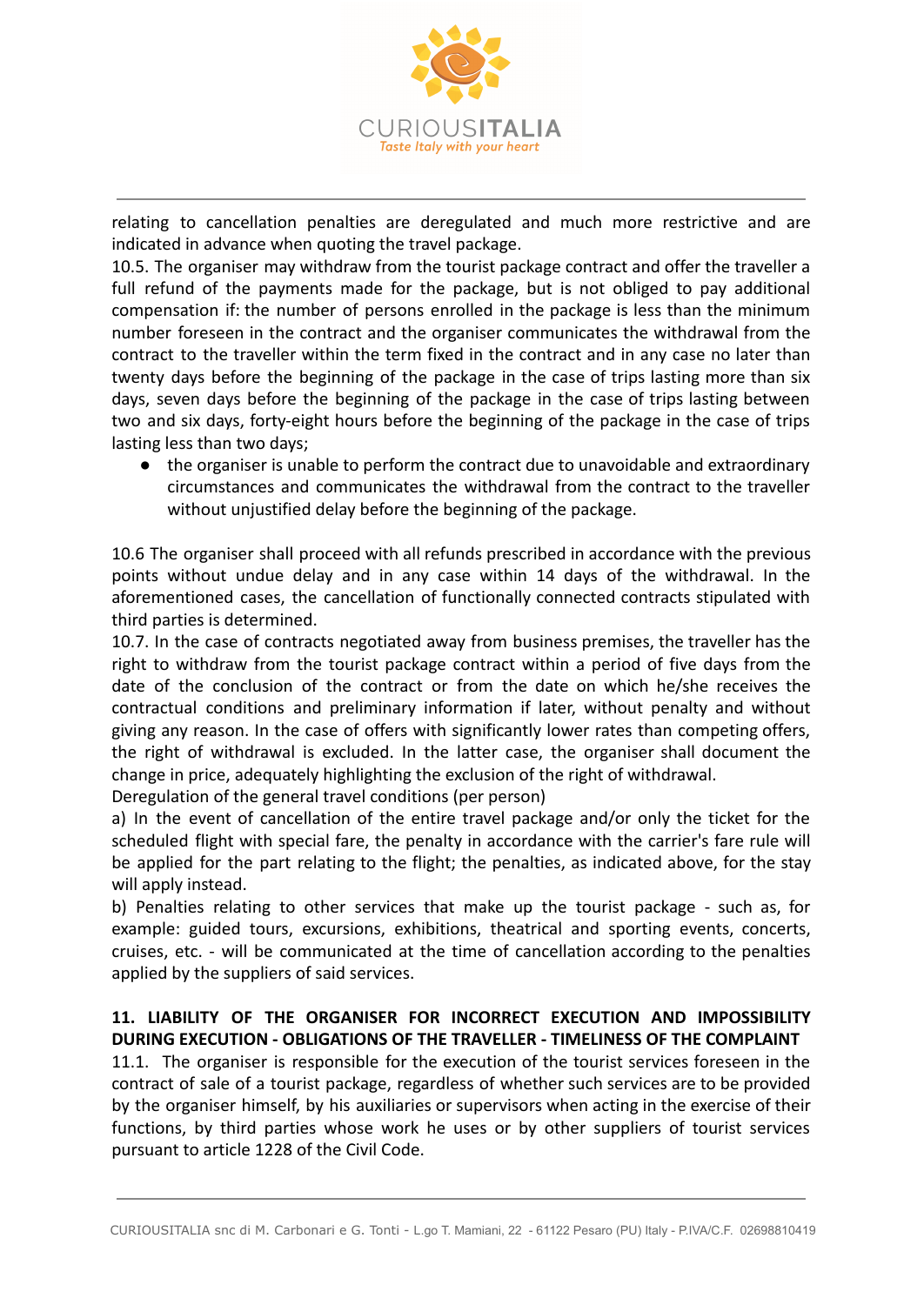

11.2. The traveller, in compliance with the obligations of fairness and good faith as per articles 1175 and 1375 of the Civil Code, informs the organiser, directly or through the seller, in a timely manner, taking into account the circumstances of the case, of any lack of conformity detected during the execution of a tourist service foreseen by the contract of sale of a tourist package.

11.3 If one of the tourist services is not performed as agreed in the tourist package contract, the organiser shall remedy the lack of conformity, unless this is impossible or excessively expensive, taking into account the extent of the lack of conformity and the value of the tourist services affected by the defect. If the organiser does not remedy the defect, the traveller has the right to a reduction in price as well as compensation for the damage he has suffered as a result of the lack of conformity, unless the organiser demonstrates that the lack of conformity is attributable to the traveller or to a third party not involved in the supply of the tourist services or is of an inevitable or unforeseeable nature or due to extraordinary and unavoidable circumstances.

11.4. Without prejudice to the exceptions mentioned above, if the organiser does not remedy the lack of conformity within a reasonable period set by the traveller in the complaint made in accordance with point 2, the latter may remedy the defect himself and request reimbursement of the necessary, reasonable and documented expenses; if the organiser refuses to remedy the lack of conformity or if it is necessary to remedy it immediately, there is no need for the traveller to specify a time limit.

If a lack of conformity constitutes a non-fulfilment of not insignificant importance and the organiser has not remedied it with the timely notification made by the traveller, in relation to the duration and the characteristics of the package, the traveller can terminate the contract with immediate effect, or request - if necessary - a reduction in the price, without prejudice to any compensation for damages.

If, after departure, the organiser finds it impossible to provide, for any reason other than the traveller's own fault, an essential part of the services foreseen in the contract, he must provide suitable alternative solutions for the continuation of the planned trip that do not involve charges of any kind to be borne by the traveller, or reimburse the latter within the limits of the difference between the services originally foreseen and those provided.

The traveller may only reject the proposed alternative arrangements if they are not comparable with those agreed in the contract or if the price reduction granted is inadequate. If no alternative solution is possible, or if the solution proposed by the organiser is rejected by the traveller because it is not comparable with what was agreed in the contract or because the price reduction granted is inadequate, the organiser will provide, without any extra charge, a means of transport equivalent to the original one planned for the return to the place of departure or to another place possibly agreed, subject to availability of means and places, and will reimburse the traveller to the extent of the difference between the cost of the services originally planned and those provided up to the time of the early return.

#### **12. SUBSTITUTIONS AND CHANGE OF PRACTICE**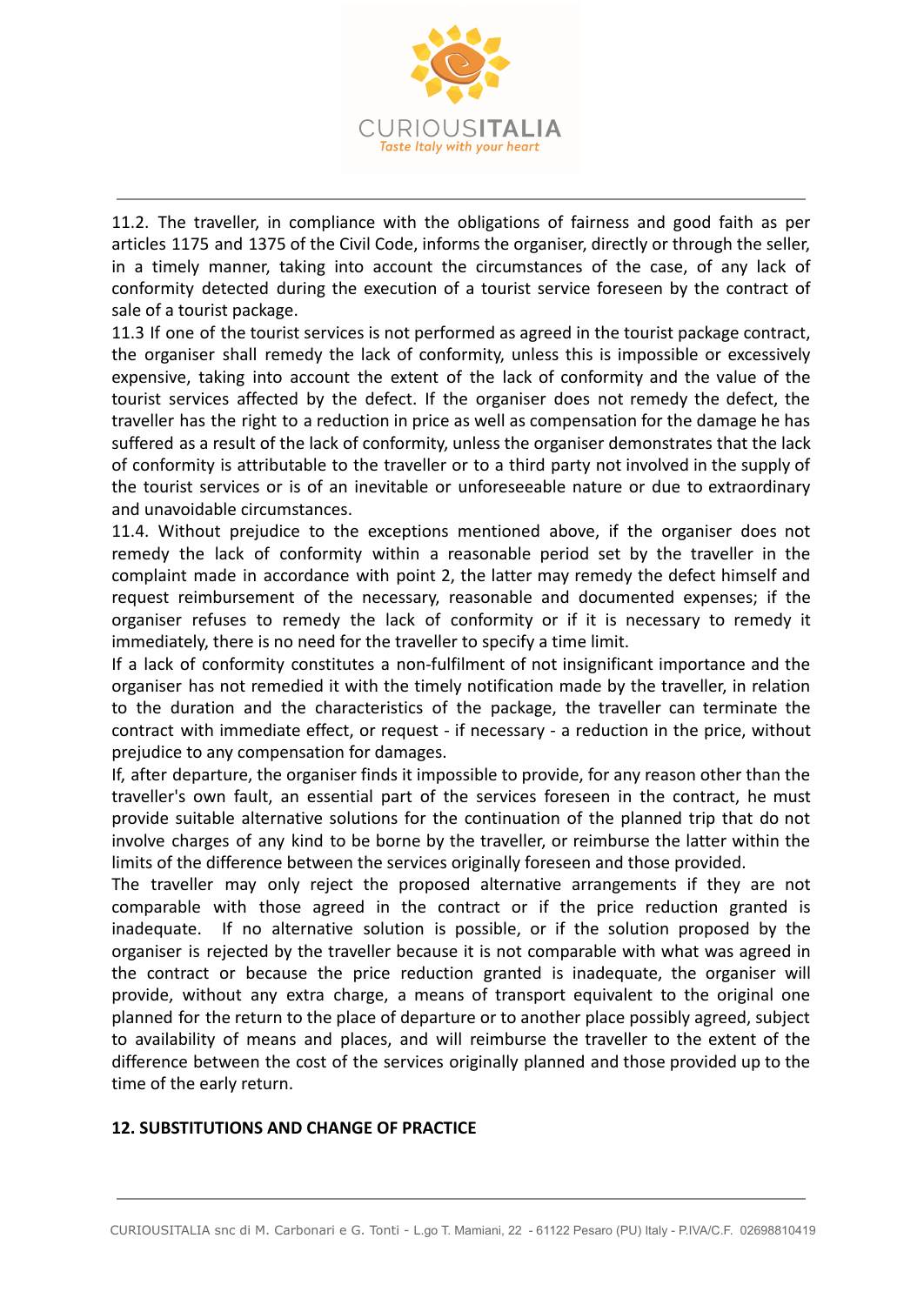

12.1. The traveller, subject to prior notice given to the organiser on a durable medium no later than seven days before the start of the package, may transfer the contract of sale of the tourist package to a person who meets all the conditions for the use of the service.

12.2. The transferor and the transferee of the tourist package sale contract are jointly and severally liable for payment of the balance of the price and of any rights, taxes and other additional costs, including any administrative and handling costs, resulting from this transfer. 12.3. The organiser shall inform the transferor of the actual costs of the assignment, which shall not exceed the costs actually incurred by the organiser as a result of the assignment of the package tour contract and shall provide the transferor with proof of the rights, taxes or other additional costs resulting from the assignment of the contract. In the case of a travel contract with air transport for which tickets have been issued at a concessionary and/or non-refundable rate, the assignment may entail the issuance of a new air ticket at the rate available on the date of the assignment.

## **13. OBLIGATIONS OF TRAVELLERS**

13.1 Without prejudice to the obligation to promptly notify any lack of conformity, as provided for in art. 11 paragraph 2, travellers must comply with the following obligations:

1. for the rules regarding the expatriation of minors, please refer expressly to what is indicated on the State Police website. It should be noted, however, that minors must be in possession of a personal document valid for travel abroad, i.e. a passport or, for EU countries, also an identity card valid for travel abroad. As regards the exit from the country of minors under 14 years of age and for those for whom an Authorisation issued by the Judicial Authority is required, the instructions indicated on the State Police website <http://www.poliziadistato.it/articolo/191/> must be followed.

13.2. Foreign citizens must find the corresponding information through their diplomatic representations in Italy and/or their respective official government information channels.

In any case, travellers must check the updates with the competent authorities before departure (for Italian citizens, the local Police headquarters or the Ministry of Foreign Affairs via the website [www.viaggiaresicuri.it](http://www.viaggiaresicuri.it) or the Operations Centre on the number 06.491115) and comply before travelling. In the absence of such verification, no responsibility for the missed departure of one or more travellers can be attributed to the intermediary or the organiser.

13.3. Travellers must in any case inform the intermediary and the organiser of their citizenship at the time of requesting the booking of the tourist package or tourist service and, at the time of departure, must definitely ensure that they are in possession of vaccination certificates, individual passports and any other document valid for all countries involved in the itinerary, as well as residence visas, transit visas and any health certificates that may be required.

13.4. Furthermore, in order to assess the socio-political and health security situation and any other useful information regarding the countries of destination and, therefore, the objective usability of the services purchased or to be purchased, the traveller will have the burden of obtaining official information of a general nature from the Ministry of Foreign Affairs, and disseminated through the institutional website of the Farnesina [www.viaggiaresicuri.it](http://www.viaggiaresicuri.it).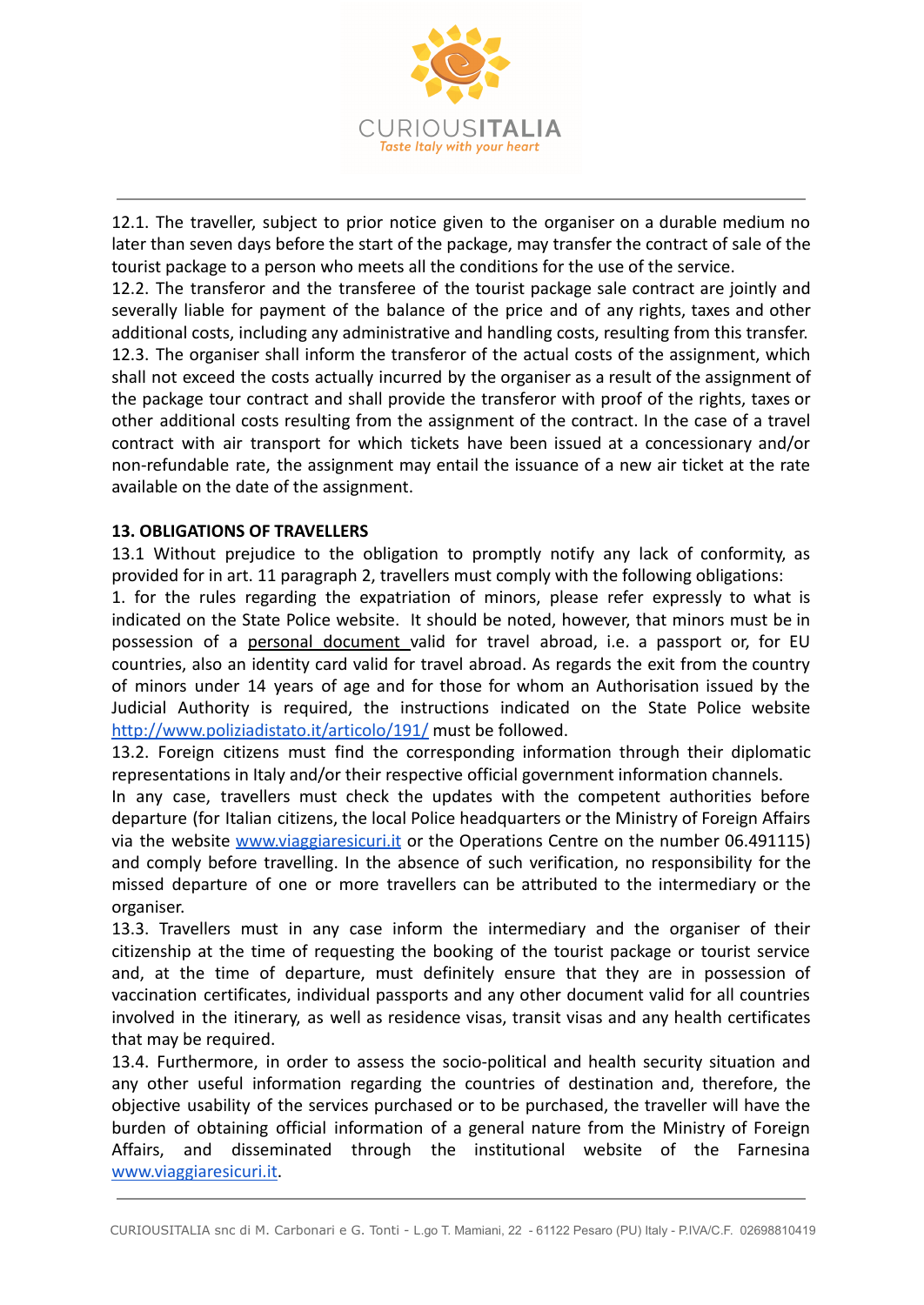

The above information is not contained in the T.O.'s catalogues - online or on paper - as they contain descriptive information of a general nature as indicated in art. 34 of the Tourism Code and not information that is temporarily changeable. This information must therefore be assumed by travellers.

13.5. If on the date of booking the destination chosen is, according to the institutional information channels, subject to a "warning" for security reasons, the traveller who subsequently exercises the withdrawal cannot invoke, for the purposes of exemption from the reduction of the claim for the withdrawal made, the lack of the contractual cause related to the security conditions of the country.

13.6. Travellers must also comply with the rules of common prudence and diligence and the specific rules in force in the countries to which the trip is to be taken, all the information provided to them by the organiser, as well as the regulations, administrative or legislative provisions relating to the tourist package, and the rules of diligence and good conduct within the accommodation facilities. Failure to comply with these rules, in the unquestionable judgement of the Hotel Management, may result in the removal of the offender from the accommodation facility and, where deemed appropriate, the possible reporting to the competent public authorities. It should also be noted that situations of pathologies or even slight alterations in the psychological state of the traveller - if not previously reported and accepted in writing by the Tour Operator - constitute circumstances that may lead to removal from the accommodation. Travellers will be held liable for all damages that the organiser and/or the intermediary may suffer also due to the failure to comply with the above-mentioned obligations, including the expenses necessary for their repatriation.

13.7 The traveller is obliged to provide the organiser with all the documents, information and elements in his possession that are useful for the exercise of the latter's right of subrogation against third parties responsible for the damage and is liable to the organiser for the prejudice caused to the right of subrogation.

13.8. The traveller shall also communicate in writing to the organiser, at the time of the proposal for the sale of the tourist package and therefore before the organiser sends the booking confirmation of the services, any particular personal requests that may be the subject of specific agreements on the travel arrangements, provided that it is possible to implement them and that they are in any case the subject of a specific agreement between the traveller and the organiser (see art. 6, paragraph 1, letter h), if necessary also through the agent travel agency.

#### **14. HOTEL CLASSIFICATION**

14.1 The official classification of hotel facilities is provided in the catalogue or in other information material only on the basis of the express and formal indications of the competent authorities of the country in which the service is provided.

14.2. In the absence of official classifications recognised by the competent Public Authorities of the EU Member States to which the service refers, or in the case of facilities marketed as a "Tourist Village", the organiser reserves the right to provide its own description of the accommodation in the catalogue or brochure, so as to allow the traveller to assess and consequently accept it.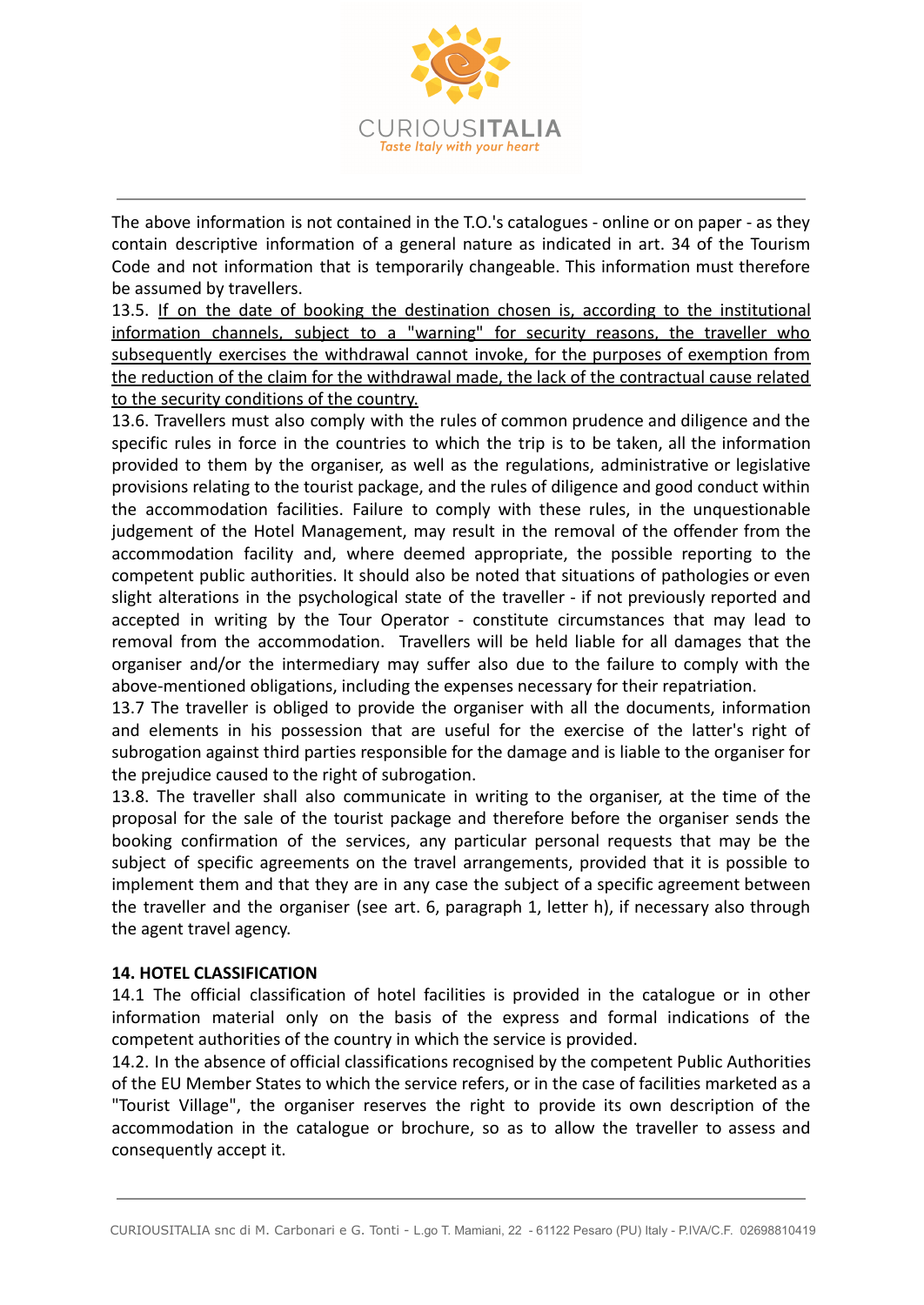

#### **15. LIABILITY REGIME**

15.1. The organiser is liable for damages caused to the traveller as a result of the total or partial non-fulfilment of the services contractually due, whether these are carried out by him personally or by third party service providers, unless he proves that the event was caused by the traveller (including initiatives taken independently by the latter during the execution of the tourist services) or by a third party of an unforeseeable or inevitable nature, from circumstances extraneous to the provision of the services foreseen in the contract, from fortuitous events, from force majeure, or from circumstances that the organiser himself could not, according to professional diligence, reasonably foresee or resolve.

15.2 The Seller with whom the booking of the tourist package has been made is not liable for the obligations relating to the organisation and execution of the trip, but is exclusively responsible for the obligations arising from his or her capacity as intermediary and for the execution of the mandate given to him or her by the traveller, as specifically provided for in Art. 50 of the Tourism Code, including the guarantee obligations as per Art. 47.

#### **16. LIMITS OF COMPENSATION AND PRESCRIPTION**

16.1 The compensation referred to in Articles 43 and 46 of the Tourism Code and the relevant limitation periods are governed by what is set out therein and in any case within the limits established by the International Conventions that govern the services that are the subject of the tourist package as well as by Articles 1783 and 1784 of the Civil Code, with the exception of personal injury that is not subject to a set limit.

16.2 The right to a reduction in price or compensation for damages in the event of changes to the contract of sale of the tourist package or to the replacement package, is prescribed in two years from the date of the return of the traveller to the place of departure.

16.3 The right to compensation for personal damages expires in three years from the date of the return of the traveller to the place of departure or in the longest period provided for compensation for personal damages by the provisions governing the services included in the package.

#### **17. POSSIBILITY OF CONTACTING THE ORGANISER THROUGH THE SELLER**

17.1. The traveller can address messages, requests or complaints concerning the execution of the package directly to the seller through whom he purchased it, who, in turn, will forward them promptly to the organiser.

17.2 For the purposes of respecting the terms or periods of limitation, the date on which the seller receives the messages, requests or complaints referred to in the preceding paragraph is considered the date of receipt also for the organiser.

#### **18. DUTY OF CARE**

18.1. The organizer provides adequate assistance without delay to the traveller in difficulty also in the circumstances referred to in article 42, paragraph 7, in particular by providing the appropriate information regarding health services, local authorities and consular assistance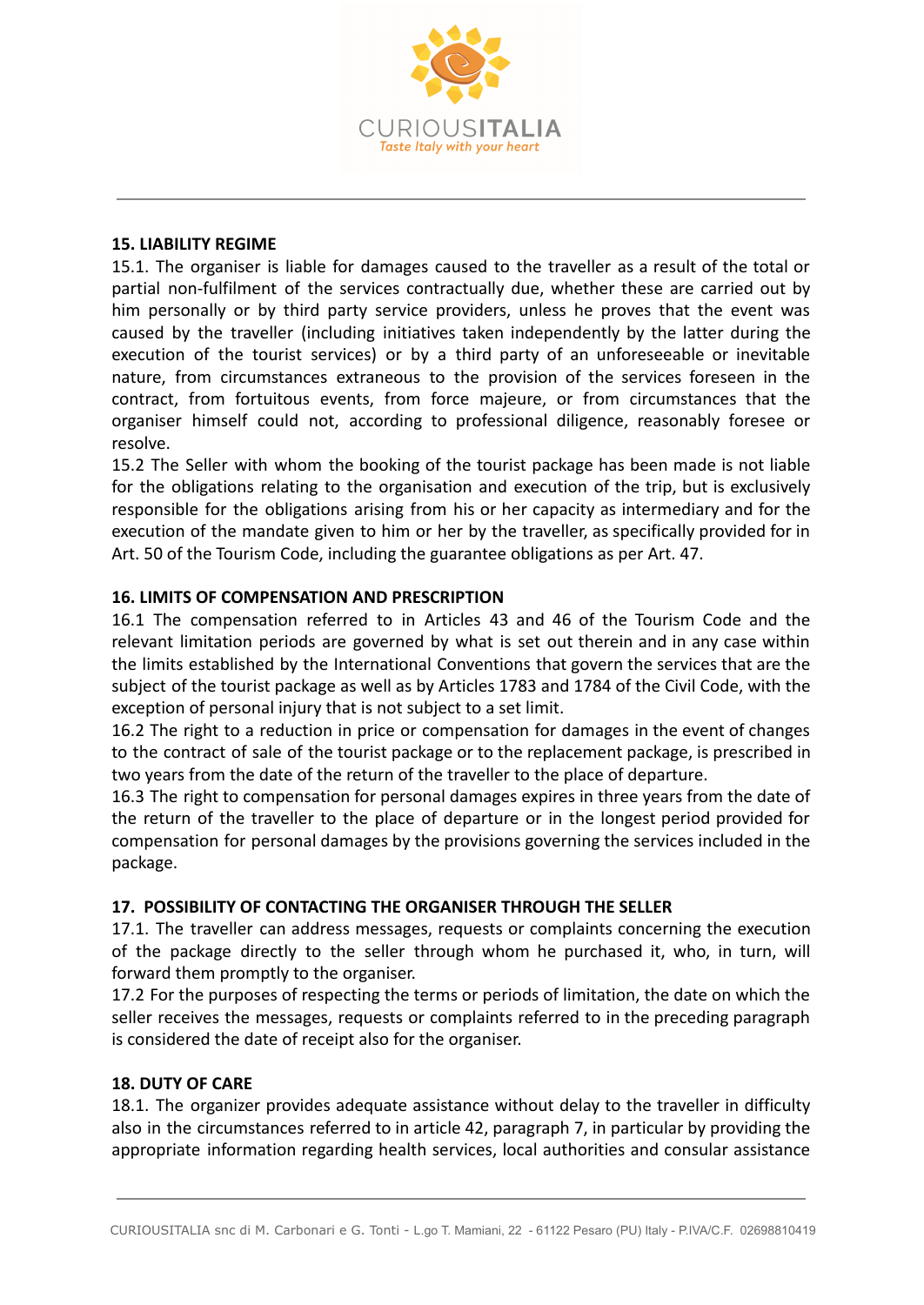

and by assisting the traveller in making communications at a distance and helping him to find alternative tourist services.

18.2. The organiser may charge a reasonable fee for such assistance where the problem is caused deliberately by the traveller or through his fault, within the limits of the expenses actually incurred.

# **19. INSURANCE AGAINST CANCELLATION AND REPATRIATION COSTS**

19.1. If not expressly included in the price, it is possible and advisable, at the time of booking at the offices of the organiser or the seller, to take out special insurance policies against the costs of cancellation of the package, accidents and/or illness which also cover the costs of repatriation and for loss and/or damage to luggage.

19.2. The rights arising from insurance contracts must be exercised by the Traveller directly against the stipulating Insurance Companies, under the conditions and in the manner provided for in the policies themselves, as set out in the policy conditions published in the catalogues or displayed in the brochures made available to Travellers at the time of departure.

#### **20. ALTERNATIVE MEANS OF DISPUTE RESOLUTION**

Pursuant to and for the purposes of art. 67 of the Tourism Code, the organiser may propose to the traveller - in the catalogue, in the documentation, on its website or in other forms alternative means of settling disputes that have arisen.

In this case the organiser will indicate the type of alternative resolution proposed and the effects that such adherence entails.

## **21. GUARANTEES TO THE TRAVELER - FUND FOR THE PROTECTION OF TRAVELERS (art. 47 of the Tourism Code**)

Organised tourism contracts are assisted by suitable guarantees provided by the organiser and the intermediary travel agent which, for trips abroad and trips that take place within a single country, guarantee, in cases of insolvency or bankruptcy of the intermediary or organiser, the refund of the price paid for the purchase of the tourist package and the immediate return of the traveller.

The identification details of the legal entity which, on behalf of the organiser, is required to provide the guarantee are indicated in the organiser's catalogue and/or website and may also be indicated in the booking confirmation of the services requested by the traveller.

The procedures for accessing the guarantee and the deadlines for submitting a request for reimbursement of sums paid are indicated on the website: [www.curiousitalia.com](http://www.curiousitalia.com) FILODIRETTO NOBIS, [assistance@nobis.it](mailto:assistance@nobis.it)

In order to avoid any lapse of time, you are advised to bear in mind the deadlines for submitting applications. It is understood that the expiry of the time limit due to the impossibility of submitting the application and not due to inertia on the part of the traveller, allows for the application to be withdrawn within the same time limit.

The web address is also indicated on the websites, in the catalogues and in the documents relating to the package purchase contract.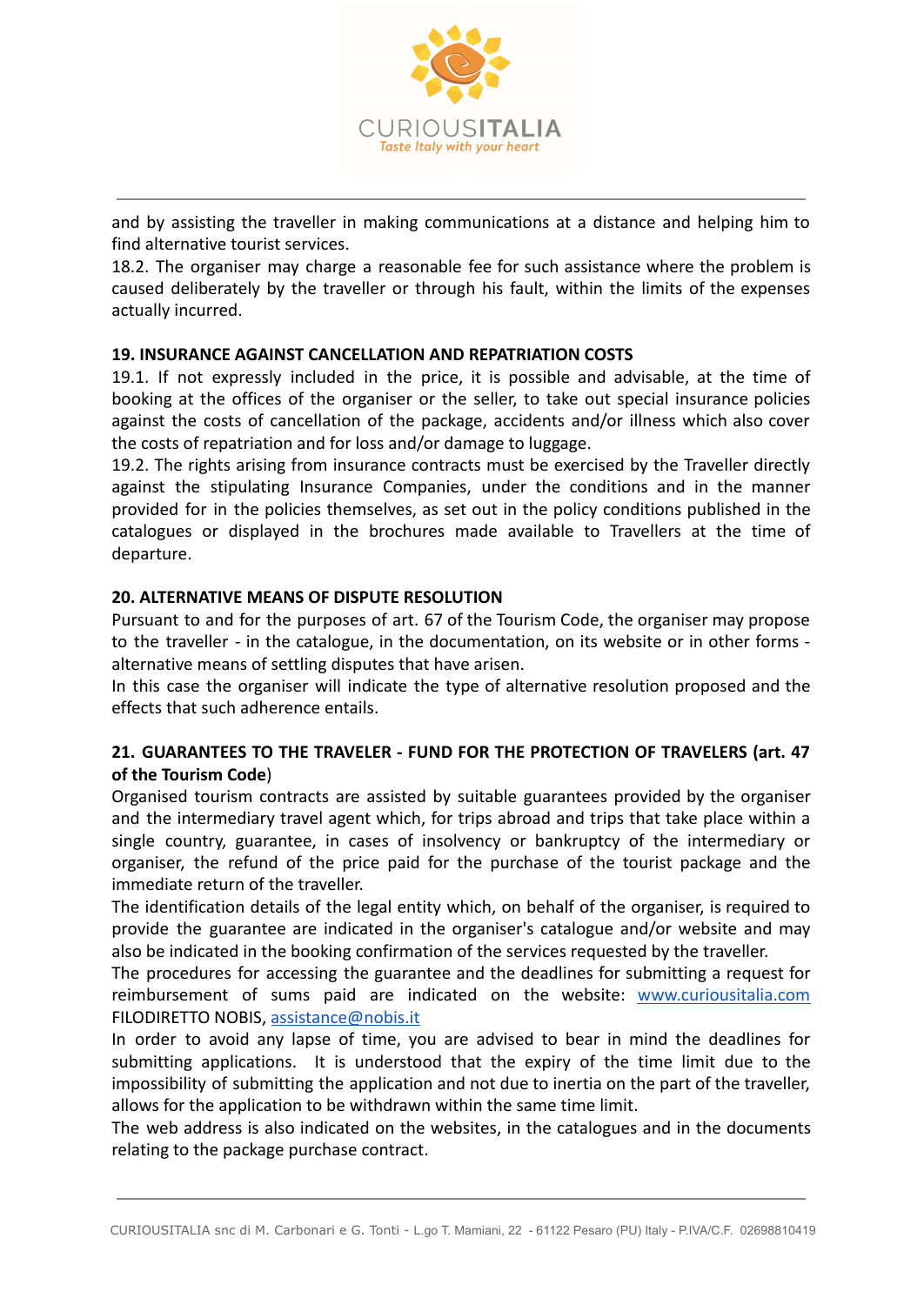

## **22. OPERATIONAL CHANGES**

In view of the fact that the catalogues containing information on how to use the services are created well in advance, it should be noted that the flight times and routes indicated in the acceptance of the proposal to purchase the services, as well as, at times, the departure or arrival airport, may be subject to change as they are subject to subsequent validation.

It should also be noted that, if necessary, the type of aircraft and the booking class may vary, as well as unscheduled stopovers and changes to outward and/or return airports; departures from other Italian airports may be grouped together at a single airport, with coach transfers from one airport to the other, and chartered flights may be replaced with scheduled flights (even with any technical stopovers). In view of the above, travellers should ask their agency for confirmation of the services before departure. We would also like to inform you that pregnant women are generally allowed to travel by air up to the 28th week with a certificate attesting to the progress of their pregnancy, from the 29th to the 34th week only if provided with a medical certificate (drawn up within 72 hours prior to the scheduled departure of the flight) attesting to their fitness to undertake air travel, beyond the 34th week they may not be accepted on board. We recommend that before booking a flight you consult your doctor and check that your return date does not exceed the 34th week, as specified above.

The Organiser will inform passengers about the identity of the actual carrier within the time limits and in the manner provided for by article 11 of EC Regulation 2111/2005 (referred to in article 5).

#### **ADDENDUM**

#### **GENERAL TERMS AND CONDITIONS OF SALE OF INDIVIDUAL TOURIST SERVICES**

#### **A) LEGAL PROVISIONS**

Contracts which have as their object the offer of only the transport service, only the accommodation service, or any other separate tourist service, as they cannot be considered as a negotiated case of travel organisation or tourist package, do not enjoy the protections provided in favour of travellers by the European Directive 2015/2302 and the contractual conditions of the individual service provider will apply, as indicated on the website of the operator or supplier to which reference should be made.

#### B) REDUCED PRIVACY POLICY PURSUANT TO ART. 14 EU REG. 2016/679

The data controller is Curiousitalia snc di M. Carbonari e G. Tonti

The purpose of the processing is the provision of the purchased tourist package, while the legal basis is (1) the performance of contractual obligations, (2) explicit consent and (3) the fulfilment of legal obligations.

The personal data processed are those necessary for the completion and execution of the contract, collected on the tourist package purchase proposal, which are communicated by the Travel Agency, where the booking is made.

The provision of personal data is necessary. If, however, particular data are provided (e.g. relating to health, religious orientation, etc.), explicit consent is required.